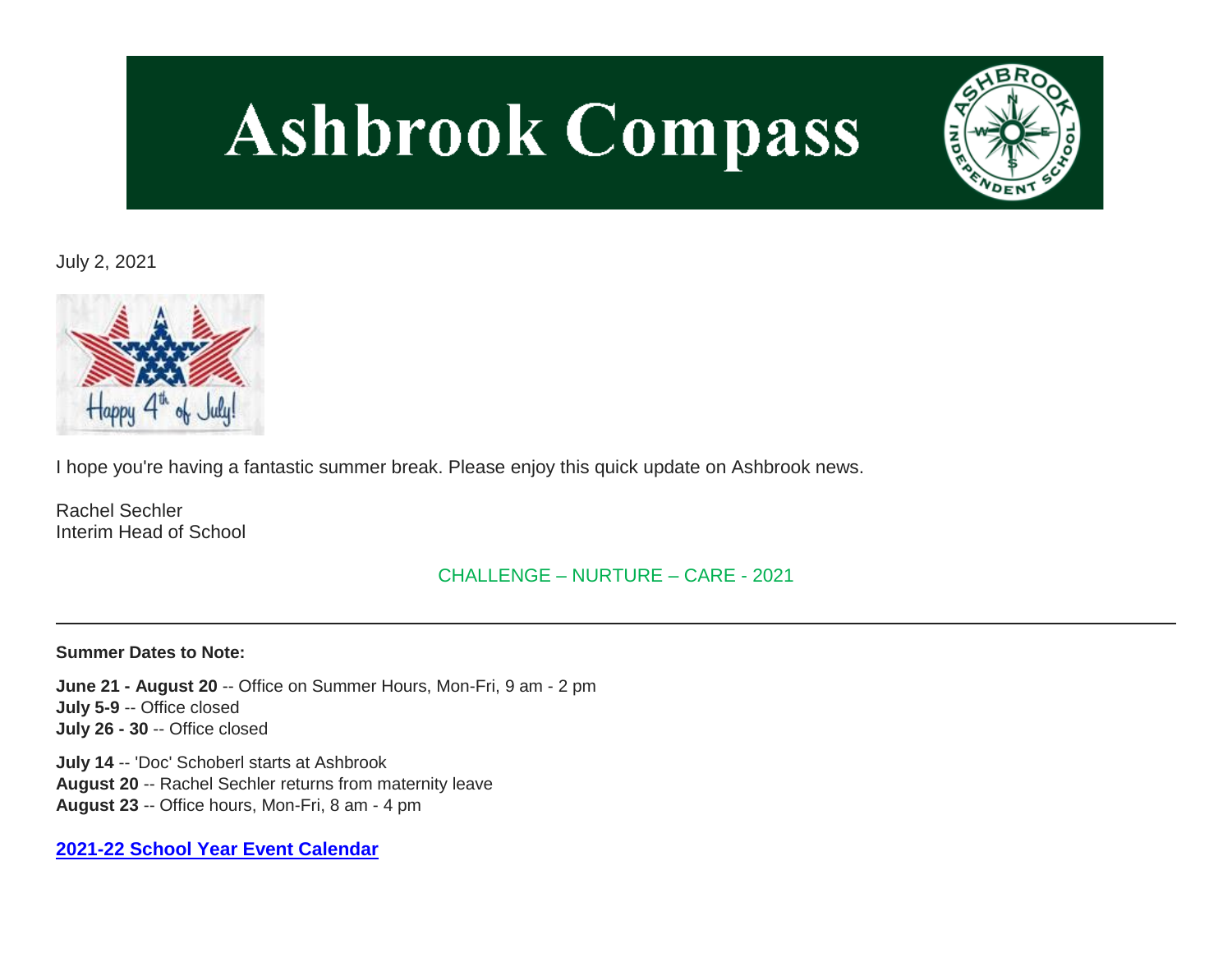### **Board of Trustees Update**

In keeping with our practice of open and transparent communication with the Ashbrook community, here are the highlights from the Board of Trustees regular monthly meeting from June 17, 2021:

The Board spent a good amount of time discussing the school's finances. As was expected, there is a budget shortfall as we look at AY 21-22. The pandemic has had several deteriorating impacts on the school this academic year including decreased enrollment, increased sanitation and facility maintenance costs, and loss of rental revenue to name a few. The generosity of our families and donors along with the PPP loans have helped us weather the storm but we are not where we need to be to enjoy the financial health we did pre-pandemic. The Board, in collaboration with Head of School Chris Schoberl, is taking this head-on by conducting a thorough analysis of our finances and looking at various ways to strengthen our financial position. By far, the most impactful lever we have is increasing enrollment. As parents, you can help! Please continue to talk to your friends and those in your network about Ashbrook and the value your child and family realize as a member of the Ashbrook community! The Board is also working with the school leadership, staff and parent groups to clarify and crystallize a clear statement of Ashbrook's value relative to cost in order to facilitate those conversations.

Before the meeting, Board Chair Tze-Yiu Yong and Board Trustee and School Founder Cecilia Gore attended the 8th grade graduation ceremony that was held Thursday, June 17th at school. Chris Schoberl also attended the ceremonies remotely. The Board members attending were impressed with the graduates' level of competence and their collective progression as student leaders. It was fascinating to hear which Middle School electives had the most impact on them and those teachers (even from Lower School!) that influenced them in significant ways. Most of all, it was heartening to hear how often the 13 graduates mentioned being welcomed by and embraced by someone or some group in the Ashbrook community over the years. We're confident that these students will represent Ashbrook in the finest manner going forward and will go on to have a positive impact in their communities and the world at large. The Board would like to offer its congratulations to the graduates, their parents, grands and family members and other supporters! If you would like to see a video of the graduation ceremony and listen to the students' personal statements, access the recording **[HERE](http://link.mystudentsprogress.com/ls/click?upn=dtxrd7XgLFKMZb8yFsgCgU1qcReoIVa-2FhEwbdhMTQqzLwv9qSpNsCYjRbh62X6kYM2zO_1PndbFfBoQGSZbxwXHHEexw3B2F0fG-2BUmuXm6a-2BX-2BzscwBgK6Evq-2BU6cDNuD-2BIBfDbLfHpJ6R6j-2B-2Bx3Qaikz-2FaiqhbDPIztZs2WU7QJ-2Bt-2FQtqGg1SbXnxBhR4C8O4QRoTul-2BZa-2BIz1M9IPUACR7ll792wdpy1InBzutgZuSldo0HTUkM161SV6GmS90wRRxJWNkhvQ39m9mR-2F6EMuxZJZL-2FGVbzSWyILwsXHdvoXFJLbQttuZ8FlnPAac-2BuvTjRtMYemaH8dwfOTI5zUFbuVZNRiEqRuA5vw5-2B2GYB1szp2NXsBmNLVC-2F-2BNQ4h-2BdaFnGGdcKlH8HSSaZqKwenddiToQaH7Q9uFJQYA-2FQqvS-2B-2F5IWYT5PCKk8Gegxv3iuFOQXmKquV-2Fbeo4Bu-2BiJVc0WjHGoI2oxcnee1q67sCp4ozQaouuMhHiQ5YJG3CTYp8159)**.

The Board wishes all of our families an enjoyable, safe and healthy summer…..we look forward to next Fall!

# **8th Grade Graduation!**

Don't forget--the entire graduation ceremony is now available for viewing at [https://youtu.be/PYCND2j8Cqw](http://link.mystudentsprogress.com/ls/click?upn=dtxrd7XgLFKMZb8yFsgCgU1qcReoIVa-2FhEwbdhMTQqzLwv9qSpNsCYjRbh62X6kYWVSR_1PndbFfBoQGSZbxwXHHEexw3B2F0fG-2BUmuXm6a-2BX-2BzscwBgK6Evq-2BU6cDNuD-2BIBfDbLfHpJ6R6j-2B-2Bx3Qaikz-2FWM-2Bq92SBQLmNmcgnoXzGEQdB3LnyPbb0N455DzJDVqmsMITyrpL0R0V9OhOAo8LEMShkV94iVce3PL-2FwxR-2FL2kvNbOPcaZ0RQIMpN3Y4UxOzzGG6EhakCZRjxU9zHF5w1DF3YGaYzWJMg7FWdvRSLuEVSKIG-2FqXop-2FV06mHqAK3P685RFp0njE0q30wyzs374EAi0xfdYwHgmIbxg0t3diMl1MeAIc62BeMeUgnXGyBULjA4byTvnrKsumeID-2BK5u9-2BL2HNE3qLekIBg7vpTqSdxul0B539qnrKqyQrTeQGbtj56kELVnvwmSYLOekovOKzMtRrqtY9VMHeBuPSb-2BXquYHMe2htTtq-2FtbJsQAHi)

We have been highlighting graduate quotes on our Instagram and Facebook pages, and one quote will also be featured in our upcoming Aug/Sept MOM Magazine advertisement!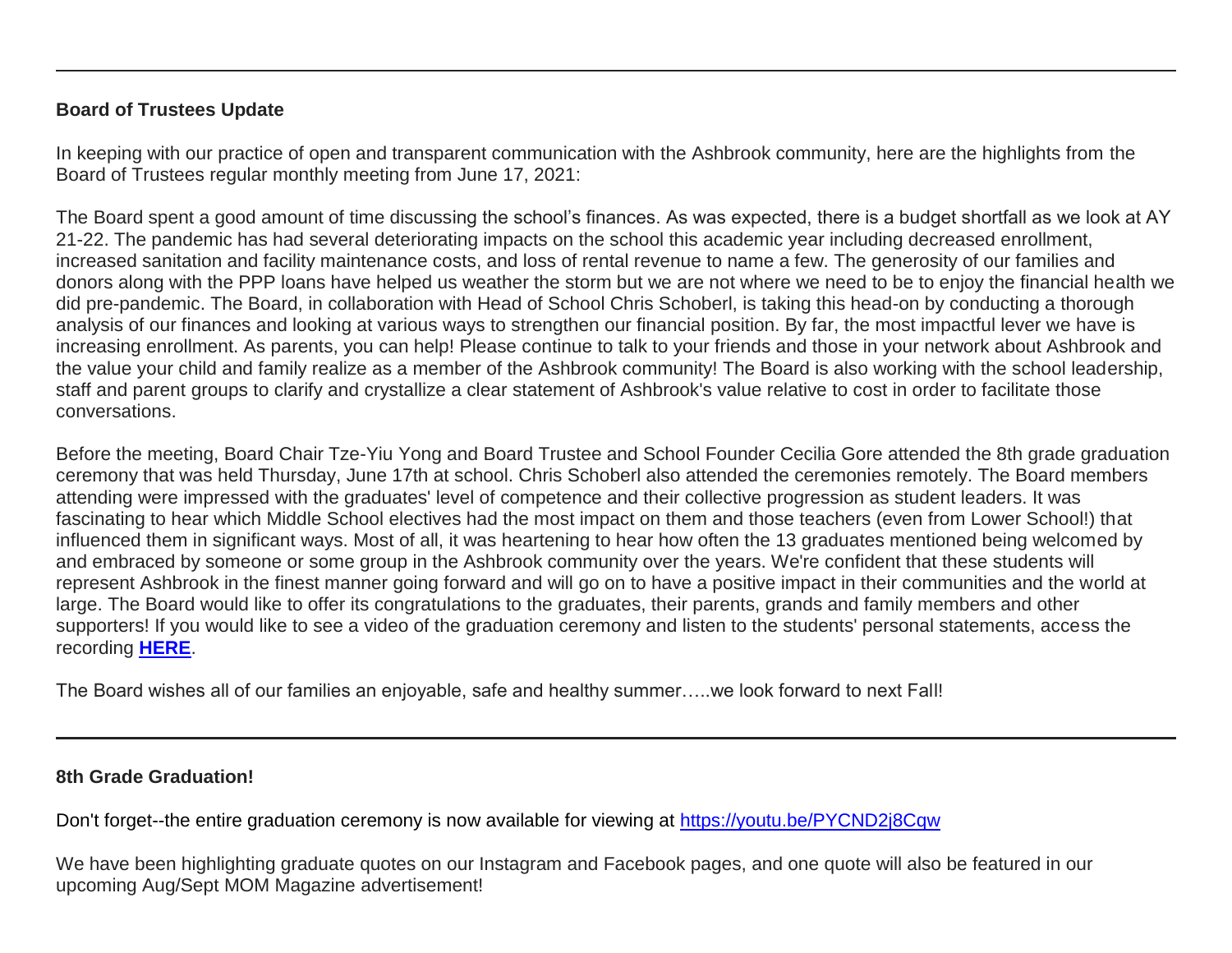## **Staffing Update**

Please join us in welcoming our newest staff member to Ashbrook, Peter Puettmann!



*Hey everybody in the Ashbrook community! I am your new IT Support Specialist Peter Puettmann (Put-min). I am a Corvallis local but live up north in Monmouth with my girlfriend and our cat. I spend most of my time playing or making music with friends and going camping, hiking, motorcycling, or pretty much anything else that involves being outside. I also enjoy working on music electronics and other musical instrument repairs in my free time. Currently studying at Western Oregon University, I plan to get a degree in Environmental Sustainability while minoring in Communications. With my degree and work experience, I hope to educate communities on the importance of environmental sustainability and how that can be done. I am really looking forward to meeting and working with everyone here at Ashbrook!*

Peter will be training under Greg Hammerstad starting July 12. Welcome Peter!

#### **Volunteer opportunity**

We have two volunteer opportunities at the school this summer. Thanks to the generosity of our parents, we have quite a few bags of clothes that need to be sorted and hung on the donation racks in the Commons. This would need to be done on a weekday between 8 am and 4 pm.